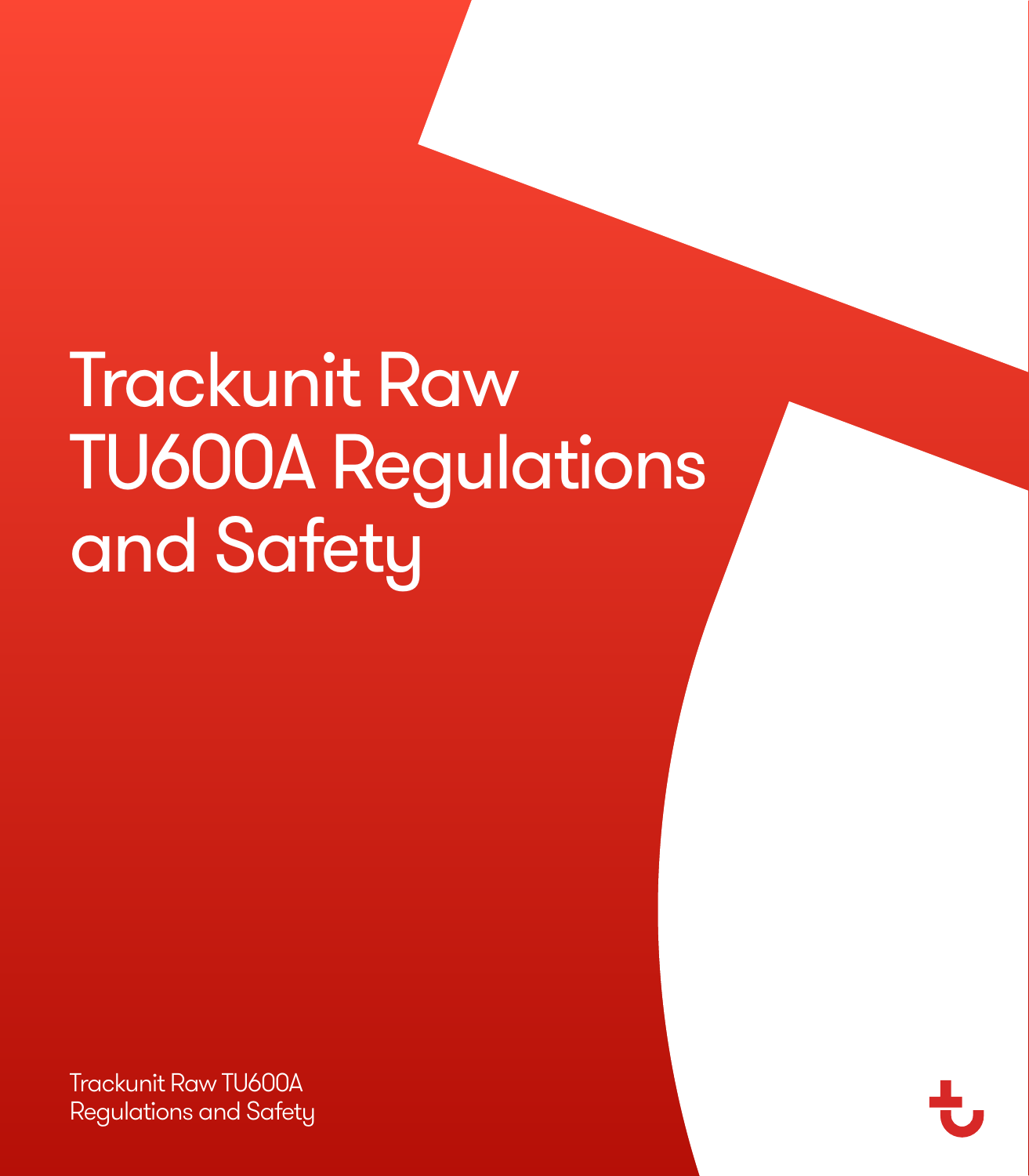# Regulatory Information and Precautions

# **Use Location**

This equipment design applies to commercial or industrial equipment expected to be installed in locations where only adults are normally present.

#### **Terms of Use**

Use only Trackunit approved accessories and/or batteries. Do not connect incompatible products.

#### **New Battery**

In case of battery malfunction, expiration or any other situation where a new battery might be needed, please contact Trackunit support.

## **CE and UK mark**

We, Trackunit Aps hereby declare that the Trackunit TU600A product complies with the essential requirements of the RED Directive 2014/53/EU as stated by the EU Declaration of Conformity and the Radio Equipment Regulations 2017 – UK SI 2017 No. 1206. EU Certificate and Declaration of conformity (DOC) statements can be downloaded from the Trackunit website www.trackunit.com.

# **FCC mark**

The TU600A-X product contains radio transmitters that comply with CFR 47 Part 15, Part 15.247, Part 22, Part 24, Part 27 and Part 90 of the FCC rules and with RSS-GEN, RSS-102, RSS-130, RSS-132, RSS-133, RSS-139 and RSS-247 of Industry Canada requirements.

### **Environmental**

The TU600A product complies with the environmental conditions for heavy trucks defined in SAE J1455 when mounted inside the machinery hull and mounted outside the machinery with a HW shield.

#### **Charging**

The battery will recharge as long as its temperature range is within 0°C and +45°C / 32°F and 113°F and the vehicle to which the unit is mounted is running.

#### **Operating Conditions**

The internal battery will operate in temperature ranges from -20°C to +60°C.

In case of temperatures going outside of this range, the internal battery will be disabled by the device. Battery lifetime is expected to be three years under normal operating conditions.

# **Long Term Storage /Operating Conditions**

It is recommended to remove the battery during long term storage/continuous operation outside the temperatures specified in the operating conditions. Battery lifetime is expected to be three years under normal operating conditions.

#### **Fuse**

Recommended fuse holders and fuses for installation up to 48V supply voltage (can be ordered at Trackunit ApS): a. Supply voltage 12V/24V (max. 30A)

1. ATO blade fuses (max. 32V/1A) used with Littelfuse FHAC0002SXJ fuse holder (standard).

b. Supply voltage 12V - 48V (max. 30A)

1. FKS blade fuse (max. 80V/3A - ATO style) used with Littelfuse FH2 fuse holder (recommended).

#### **Machinery**

The TU600A product complies with the essential requirements of the Directive 2006/42/EC and EU regulation 2013/167 when integrated and used as intended:

| Construction machinery                                                                             |
|----------------------------------------------------------------------------------------------------|
| Earth-moving machinery                                                                             |
| Agricultural and forestru machines                                                                 |
| IV) UN ECE R10 EMC rev. 5 Automotive ESA (Electronic Sub-Assembly) for integration into machinery. |
| Industrial trucks.                                                                                 |
|                                                                                                    |

NOTE: Harmonized standards under the directive 2014/30/EU has been applied.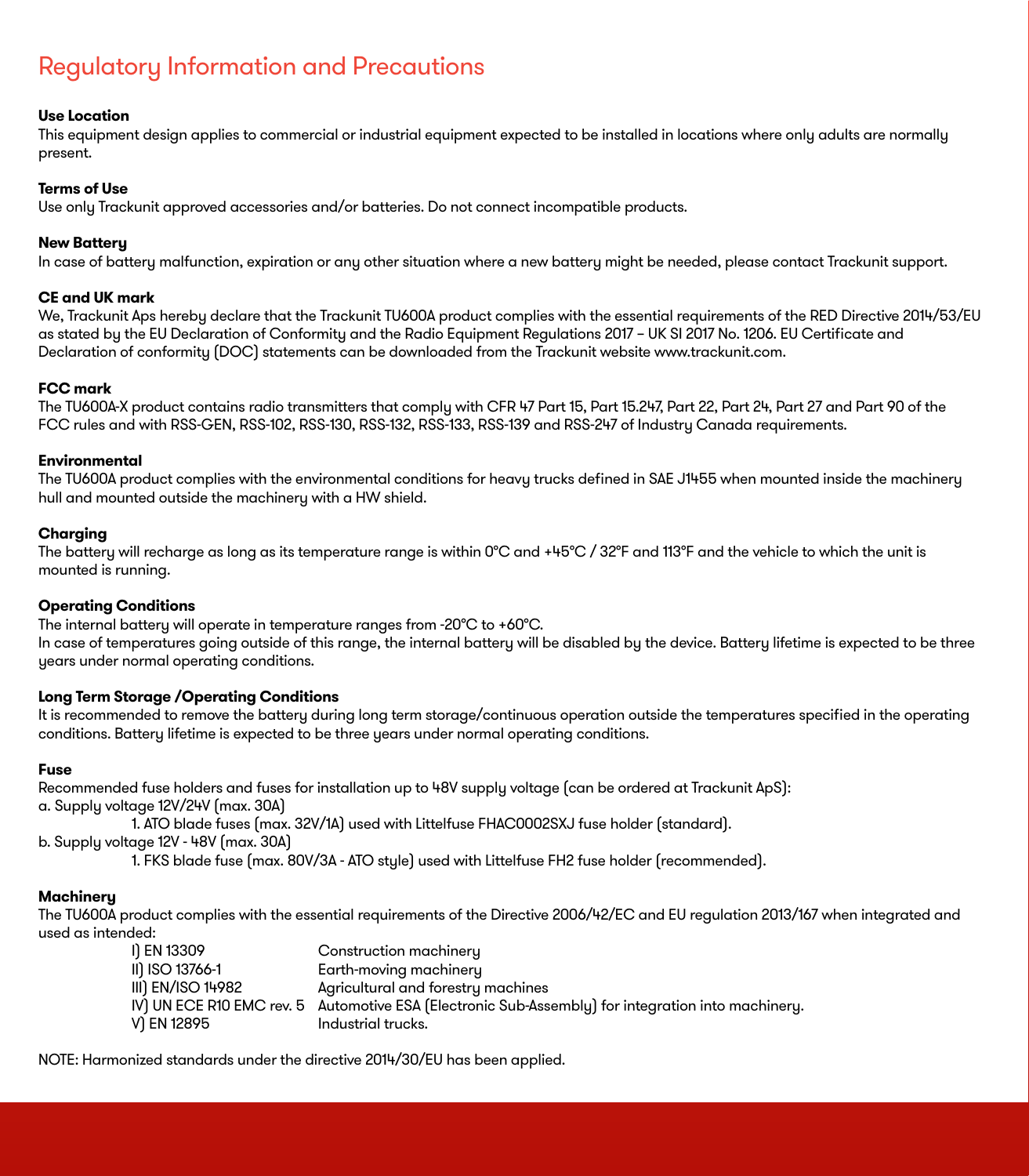# Safety Statements

#### **FCC/IC part 15.19 Notice**

This device complies with Part 15 of the FCC Rules and with Industry Canada license-exempt RSS standard(s). Operation issubject to the following two conditions: (1) this device may not cause harmful interference, and (2) this device must accept any interference received, including interference that may cause undesired operation.

# **FCC part 15.21 Notice**

Changes or modifications made to this equipment not expressly approved by Trackunit may void the FCC authorization to operate this equipment.

# **IC RSS-GEN Notice**

Le présent appareil est conforme aux CNR d'Industrie Canada applicables aux appareils radio exempts de licence. L'exploitation est autorisée aux deux conditions suivantes: (1) l'appareil ne doit pas produire de brouillage, et (2) l'utilisateur de l'appareil doit accepter tout brouillage radioélectrique subi, même si le brouillage est susceptible d'en compromettre le fonctionnement.

#### **FCC/IC Radiofrequency Radiation Exposure Information**

This equipment complies with FCC /IC radiation exposure limits set forth for an uncontrolled environment. This equipment may be installed and operated with a minimum distance of 20 cm between the radiator and the user.

This transmitter must not be co-located or operating in conjunction with any other antenna or transmitter.

#### **Environmental Compliance**

| EN/IEC 60068-2-1:2007     | Cold                                   |
|---------------------------|----------------------------------------|
| EN/IEC 60068-2-2:2007     | Dry heat                               |
| EN/IEC 60068-2-27:2008    | Shock                                  |
| EN/IEC 60068-2-31:2008    | Drop                                   |
| EN/IEC 60068-2-64:2008    | Random vibration                       |
| EN/IEC 60068-2-78:2001    | Damp heat steady state                 |
| [IEC 60529+A1+A2]CSV:2013 | Degrees of protection (IP code) : IP67 |
|                           |                                        |

NOTE A: The TU600A is not to be mounted in areas with presence of motor oil, gasoline, diesel fuel, hydraulic fluid, brake fluid, transmission fluid, glycol and water mixture, etc.

NOTE B: The housing is not designed to withstand high pressure cleaning. Only use the TU600A when mounted inside the designated Trackunit protection cap (can be ordered at Trackunit ApS) in mounting areas where high pressure cleaning is common procedure.

#### **Regulatory Labeling**

The TU600A product family is regulatory compliant to the following regulations:



#### **PTCRB Certification for Interoperability with Mobile Networks**

The TU600A product is certified for PTCRB interoperability with mobile networks. Specific Trackunit certificate has been obtained for model TU600-15.

#### **Bluetooth**

The TU600A supports Bluetooth 5.1 BLE and long range location finding.